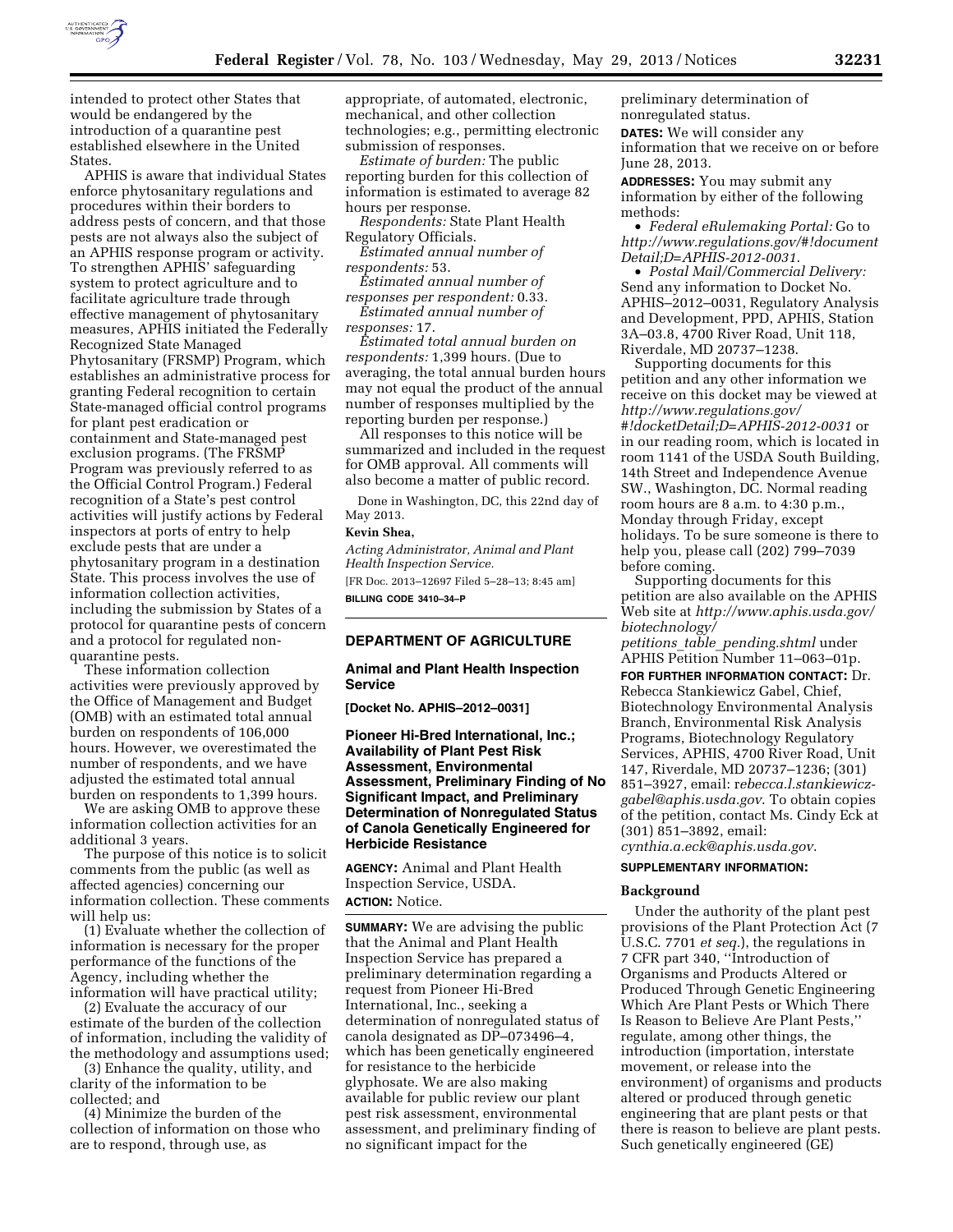organisms and products are considered ''regulated articles.''

The regulations in § 340.6(a) provide that any person may submit a petition to the Animal and Plant Health Inspection Service (APHIS) seeking a determination that an article should not be regulated under 7 CFR part 340. APHIS received a petition (APHIS Petition Number 11–063–01p) from Pioneer Hi-Bred International, Inc., of Johnston, IA, seeking a determination of nonregulated status of canola (*Brassica napus*) designated as event DP–073496– 4, which has been genetically engineered for tolerance to the herbicide glyphosate. The petition stated that this canola is unlikely to pose a plant pest risk and, therefore, should not be a regulated article under APHIS' regulations in 7 CFR part 340.

According to our process<sup>1</sup> for soliciting public comment when considering petitions for determinations of nonregulated status of GE organisms, APHIS accepts written comments regarding a petition once APHIS deems it complete. In a notice 2 published in the **Federal Register** on July 13, 2012, (77 FR 41364–41366, Docket No. APHIS–2012–0031), APHIS announced the availability of the Pioneer petition for public comment. APHIS solicited comments on the petition for 60 days ending on September 11, 2012, in order to help identify potential environmental and interrelated economic issues and impacts that APHIS may determine should be considered in our evaluation of the petition.

APHIS received 4,686 comments on the petition. Issues raised during the comment period include outcrossing and cross-pollination concerns and effects of herbicide use, such as the development of herbicide-resistant weeds and effects on non-target organisms. APHIS has evaluated the issues raised during the comment period and, where appropriate, has provided a discussion of these issues in our environmental assessment (EA).

After public comments are received on a completed petition, APHIS evaluates those comments and then provides a second opportunity for public involvement in our

decisionmaking process. According to our public review process (see footnote 1), the second opportunity for public involvement follows one of two approaches, as described below.

If APHIS decides, based on its review of the petition and its evaluation and analysis of comments received during the 60-day public comment period on the petition, that the petition involves a GE organism that raises no substantive new issues, APHIS will follow Approach 1 for public involvement. Under Approach 1, APHIS announces in the **Federal Register** the availability of APHIS' preliminary regulatory determination along with its EA, preliminary finding of no significant impact (FONSI), and its plant pest risk assessment (PPRA) for a 30-day public review period. APHIS will evaluate any information received related to the petition and its supporting documents during the 30-day public review period. For this petition, we are using Approach 1.

If APHIS decides, based on its review of the petition and its evaluation and analysis of comments received during the 60-day public comment period on the petition, that the petition involves a GE organism that raises substantive new issues, APHIS will follow Approach 2. Under Approach 2, APHIS first solicits written comments from the public on a draft EA and PPRA for a 30-day comment period through the publication of a **Federal Register** notice. Then, after reviewing and evaluating the comments on the draft EA and PPRA and other information, APHIS will revise the PPRA as necessary and prepare a final EA and, based on the final EA, a National Environmental Policy Act (NEPA) decision document (either a FONSI or a notice of intent to prepare an environmental impact statement).

As part of our decisionmaking process regarding a GE organism's regulatory status, APHIS prepares a PPRA to assess the plant pest risk of the article. APHIS also prepares the appropriate environmental documentation—either an EA or an environmental impact statement—in accordance with NEPA, to provide the Agency and the public with a review and analysis of any potential environmental impacts that may result if the petition request is approved.

APHIS has prepared a PPRA and has concluded that canola event DP– 073496–4 is unlikely to pose a plant pest risk. In section 403 of the Plant Protection Act, ''plant pest'' is defined as any living stage of any of the following that can directly or indirectly injure, cause damage to, or cause

disease in any plant or plant product: A protozoan, a nonhuman animal, a parasitic plant, a bacterium, a fungus, a virus or viroid, an infectious agent or other pathogen, or any article similar to or allied with any of the foregoing.

APHIS has prepared an EA in which we present two alternatives based on our analysis of data submitted by Pioneer, a review of other scientific data, field tests conducted under APHIS oversight, and comments received on the petition. APHIS is considering the following alternatives: (1) Take no action, i.e., APHIS would not change the regulatory status of canola event DP– 073496–4 and it would continue to be a regulated article, or (2) make a determination of nonregulated status of canola event DP–073496–4.

The EA was prepared in accordance with (1) NEPA, as amended (42 U.S.C. 4321 *et seq.*), (2) regulations of the Council on Environmental Quality for implementing the procedural provisions of NEPA (40 CFR parts 1500–1508), (3) USDA regulations implementing NEPA (7 CFR part 1b), and (4) APHIS' NEPA Implementing Procedures (7 CFR part 372). Based on our EA and other pertinent scientific data, APHIS has reached a preliminary FONSI with regard to the preferred alternative identified in the EA.

Based on APHIS' analysis of field and laboratory data submitted by Pioneer, references provided in the petition, peer-reviewed publications, information analyzed in the EA, the PPRA, comments provided by the public on the petition, and discussion of issues in the EA, APHIS has determined that canola event DP–073496–4 is unlikely to pose a plant pest risk. We have therefore reached a preliminary decision to make a determination of nonregulated status of canola event DP–073496–4, whereby canola event DP–073496–4 would no longer be subject to our regulations governing the introduction of certain GE organisms.

We are making available for a 30-day review period APHIS' preliminary regulatory determination of canola event DP–073496–4, along with our PPRA, EA, and preliminary FONSI for the preliminary determination of nonregulated status. The EA, preliminary FONSI, PPRA, and our preliminary determination for canola event DP–073496–4, as well as the Pioneer petition and the comments received on the petition, are available as indicated under **ADDRESSES** and **FOR FURTHER INFORMATION CONTACT** above. Copies of these documents may also be obtained from the person listed under **FOR FURTHER INFORMATION CONTACT**.

<sup>1</sup>On March 6, 2012, APHIS published in the **Federal Register** (77 FR 13258–13260, Docket No. APHIS–2011–0129) a notice describing our public review process for soliciting public comments and information when considering petitions for determinations of nonregulated status for GE organisms. To view the notice, go to *[http://](http://www.regulations.gov/#!docketDetail;D=APHIS-2011-0129) [www.regulations.gov/#!docketDetail;D=APHIS–](http://www.regulations.gov/#!docketDetail;D=APHIS-2011-0129)  [2011–0129](http://www.regulations.gov/#!docketDetail;D=APHIS-2011-0129)*.

<sup>2</sup>To view the notice, the petition, and the comments we received, go to *[http://](http://www.regulations.gov/#!docketDetail;D=APHIS-2012-0031) [www.regulations.gov/#!docketDetail;D=APHIS-](http://www.regulations.gov/#!docketDetail;D=APHIS-2012-0031)[2012-0031](http://www.regulations.gov/#!docketDetail;D=APHIS-2012-0031)*.